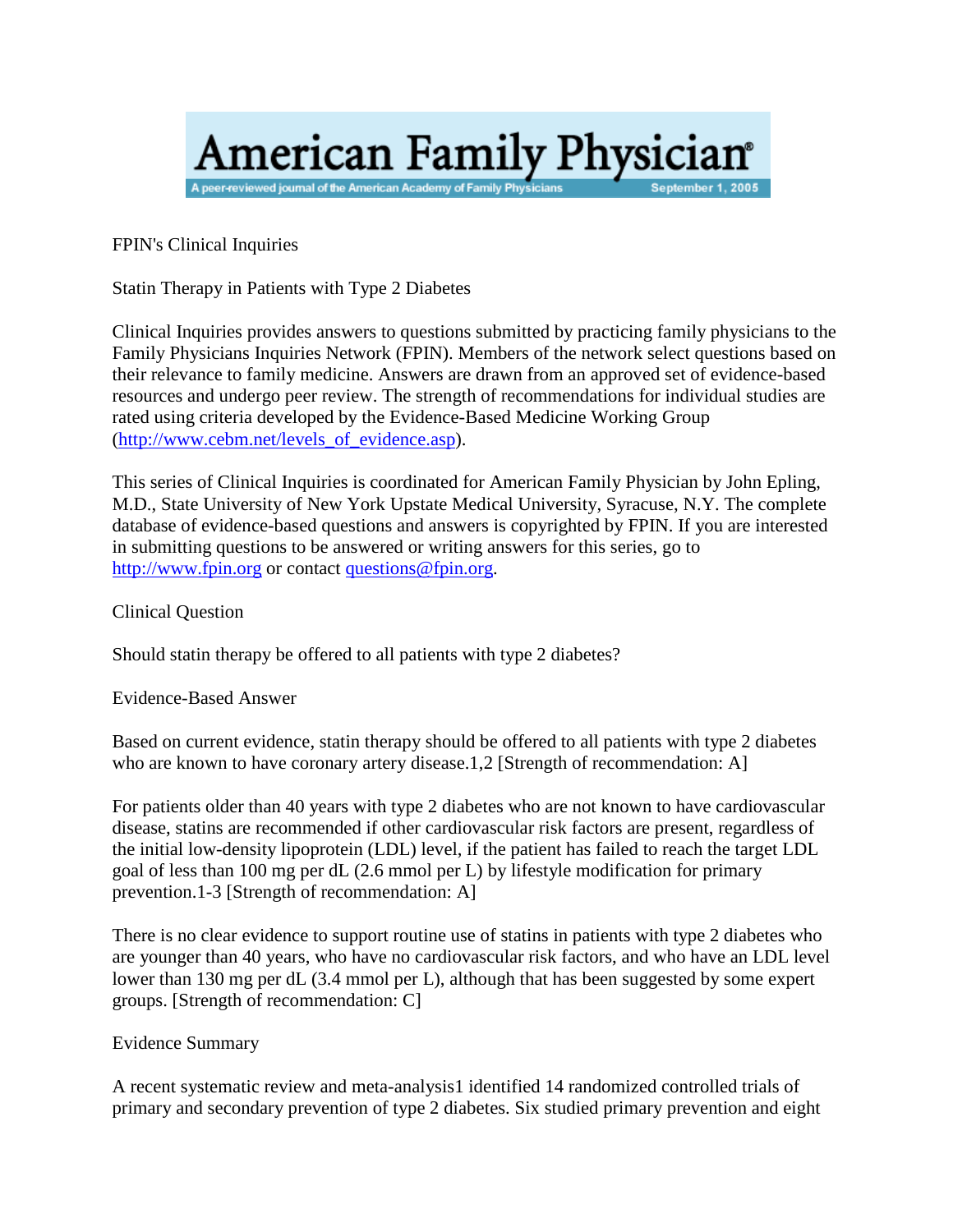studied secondary prevention (i.e., prevention in patients with known heart disease). All but one study in each group used statins. Lipid-lowering agents were more effective than placebo for secondary prevention of any cardiovascular event (absolute risk reduction [ARR]: 7%; 95% confidence interval [CI]: 3 to 12%; number needed to treat [NNT]: 14 for 4.9 years of treatment) (Table 11). This review1 included trials whose participants had diverse pretreatment LDL cholesterol levels. Lipid-lowering medications reduced the risk of any cardiovascular event in patients with diabetes who did not have known heart disease (ARR: 3%; 95% CI: 1 to 4%; NNT: 35 for 4.3 years of treatment).

#### TABLe 1

|                             | <b>CHD</b> event            |                 |                          |               |
|-----------------------------|-----------------------------|-----------------|--------------------------|---------------|
|                             | rate,                       | CHD event rate, | <b>ARR</b> for CHD       |               |
|                             | control group, intervention |                 | event (%[95%             |               |
| Trials                      | (n/n)                       | group, $(n/n)$  | $CI$ ]                   | <b>NNT</b>    |
| <b>Primary Prevention</b>   |                             |                 |                          |               |
| AFCAPS/TexCAPS              | 6/71                        | 4/84            | $4(.4 \text{ to } 12)$   | 27.1          |
| <b>HHS</b>                  | 8/76                        | 2/59            | $7(-1 \text{ to } 15)$   | 14.0          |
| <b>HPS</b>                  | 367/1,976                   | 276/2,006       | $5(3 \text{ to } 7)$     | 20.8          |
| <b>PROSPER</b>              | 28/205                      | 32/191          | $-3$ ( $-10$ to 4)       | $-32.3$       |
| <b>ASCOT-LLA</b>            | 46/1,274                    | 38/1,258        | $1(-1 \text{ to } 2)$    | 169.5         |
| Pooled*                     |                             |                 | 3(1 to 4)                | $34.5\dagger$ |
| <b>Secondary Prevention</b> |                             |                 |                          |               |
| 4S                          | 44/97                       | 24/105          | 23 (10 to 35)            | 4.4           |
| <b>CARE</b>                 | 112/304                     | 81/282          | 8 (1 to 16)              | 12.3          |
| <b>HPS</b>                  | 381/1,009                   | 325/972         | 4(0 to 9)                | 23.1          |
| <b>LIPID</b>                | 88/386                      | 76/396          | $4(-2 \text{ to } 9)$    | 27.7          |
| <b>LIPS</b>                 | 31/82                       | 26/120          | 16(3 to 29)              | 6.2           |
| Post-CABG                   | 14/53                       | 9/63            | 12 $(-3 \text{ to } 27)$ | 8.2           |
| <b>PROSPER</b>              | 31/115                      | 38/112          | $-7$ ( $-19$ to 5)       | $-14.3$       |
| VA-HIT                      | 116/318                     | 88/309          | 8 (1 to 15)              | 12.5          |
| Pooled*                     |                             |                 | $7(3 \text{ to } 12)$    | 13.8†         |

Meta-analysis of Six Trials of Statins for Primary Prevention

 $CHD =$  coronary heart disease;  $ARR =$  absolute risk reduction;  $CI =$  confidence interval; NNT = number needed to treat; AFCAPS/TexCAPS = Air Force Coronary Atherosclerosis Prevention Study/Texas Coronary Atherosclerosis Prevention Study; HHS = Helsinki Heart Study; HPS = Heart Protection Study; PROSPER = Prospective Study of Pravastatin in the Elderly at Risk; ASCOT-LLA = Anglo-Scandinavian Cardiac Outcomes Trial-Lipid-Lowering Arm; 4S = Scandinavian Simvastatin Survival Study; CARE = Cholesterol and Recurrent Events trial; LIPID = Long-Term Intervention with Pravastatin in Ischemic Disease trial; LIPS = Lescol Intervention Prevention Study; Post-CABG= Post-Coronary Artery Bypass Graft trial; VA-HIT = Veterans Administration High-Density Lipoprotein Cholesterol Intervention Trial.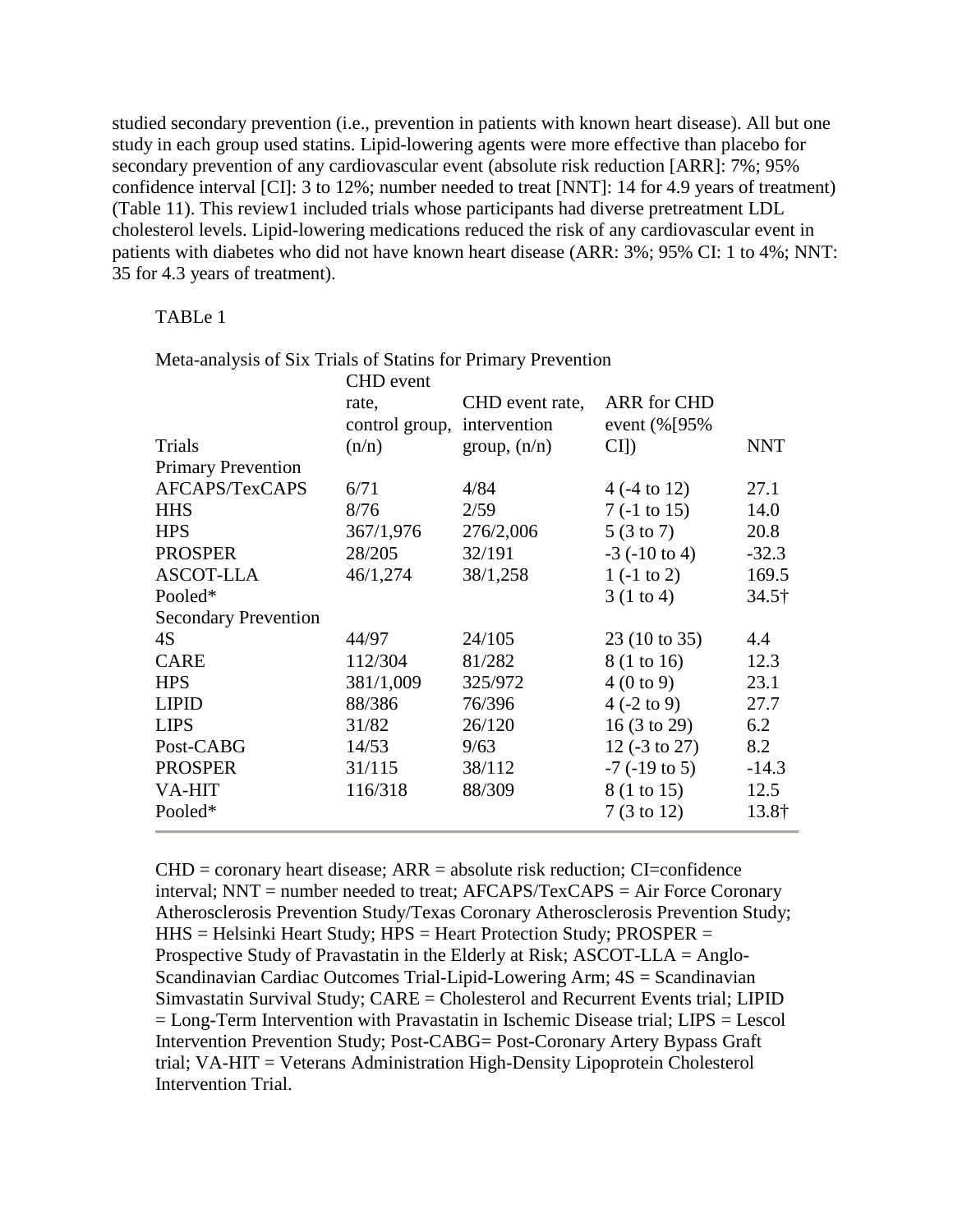\*-Pooled estimates generated by using meta-analysis; for primary prevention, there was no heterogeneity between studies, so a fixed-effects model was used; for secondary prevention, there was a substantial between-study heterogeneity ( $P =$ .026), so a random-effects model was used.

†-For primary prevention, the NNT for benefit is for 4.3 years; for secondary prevention, the NNT for benefit is for 4.9 years.

Adapted with permission from Vijan S, Hayward RA, for the American College of Physicians. Pharmacologic lipid-lowering therapy in type 2 diabetes mellitus: background paper for the American College of Physicians. Ann Intern Med 2004;140:654.

For primary and secondary prevention, most of the patients came from the Heart Protection Study (HPS).2 HPS was the only individual trial that showed a statistically significant benefit for primary prevention. HPS was a large randomized, placebo-controlled trial of 5,963 patients with type 2 diabetes. Patients ranged in age from 40 to 80 years, had a total cholesterol of at least 135 mg per dL (3.5 mmol per L), and were treated with simvastatin (Zocor) or placebo for an average of 4.8 years (primary prevention was ARR: 5%; 95% CI: 3 to 7%; secondary prevention was ARR: 4%; 95% CI: zero to 9%). HPS found similar relative benefit among those whose pretreatment LDL cholesterol level was below 116 mg per dL (3.0 mmol per L) to those with a higher LDL level.2 The Prospective Study of Pravastatin in the Elderly at Risk trial found a trend toward harm regarding primary and secondary prevention, but it was not statistically significant in either case.3 The meta-analysis did not report the impact of statin therapy on all-cause mortality and cardiovascular mortality because the information was not included in the original study.

The Collaborative Atorvastatin Diabetes Study (CARDS)4 is a recent multicenter, randomized, placebo-controlled trial on the primary prevention of cardiovascular disease in patients with type 2 diabetes that was not included in the above meta-analysis. This study randomized patients with type 2 diabetes who were 40 to 75 years of age with at least one other additional cardiac risk factor (e.g., hypertension, retinopathy, albuminuria, current smoking) and an entry LDL cholesterol level lower than 160 mg per dL (4.1 mmol per L) to either atorvastatin (Lipitor) 10 mg once daily or placebo. The mean LDL cholesterol level was 117 mg per dL (3.0 mmol per L) in the placebo and treatment groups. After a median duration of 3.9 years,  $ARR = 3.7\%$  of the first occurrence of a major cardiovascular event in the treatment group (NNT: 31 for four years,  $P = .001$ ).

#### Recommendations from Others

The American Diabetes Association (ADA) recommends that lipid-lowering therapy be initiated with lifestyle intervention in patients with type 2 diabetes and clinical coronary artery disease. The primary goal for all patients with diabetes is an LDL cholesterol level lower than 100 mg per dL. Furthermore, the ADA recommends that for patients older than 40 years with diabetes, a total cholesterol greater than 135 mg per dL, and without overt cardiovascular disease, statin therapy should be offered to achieve an LDL level reduction of 30 to 40 percent regardless of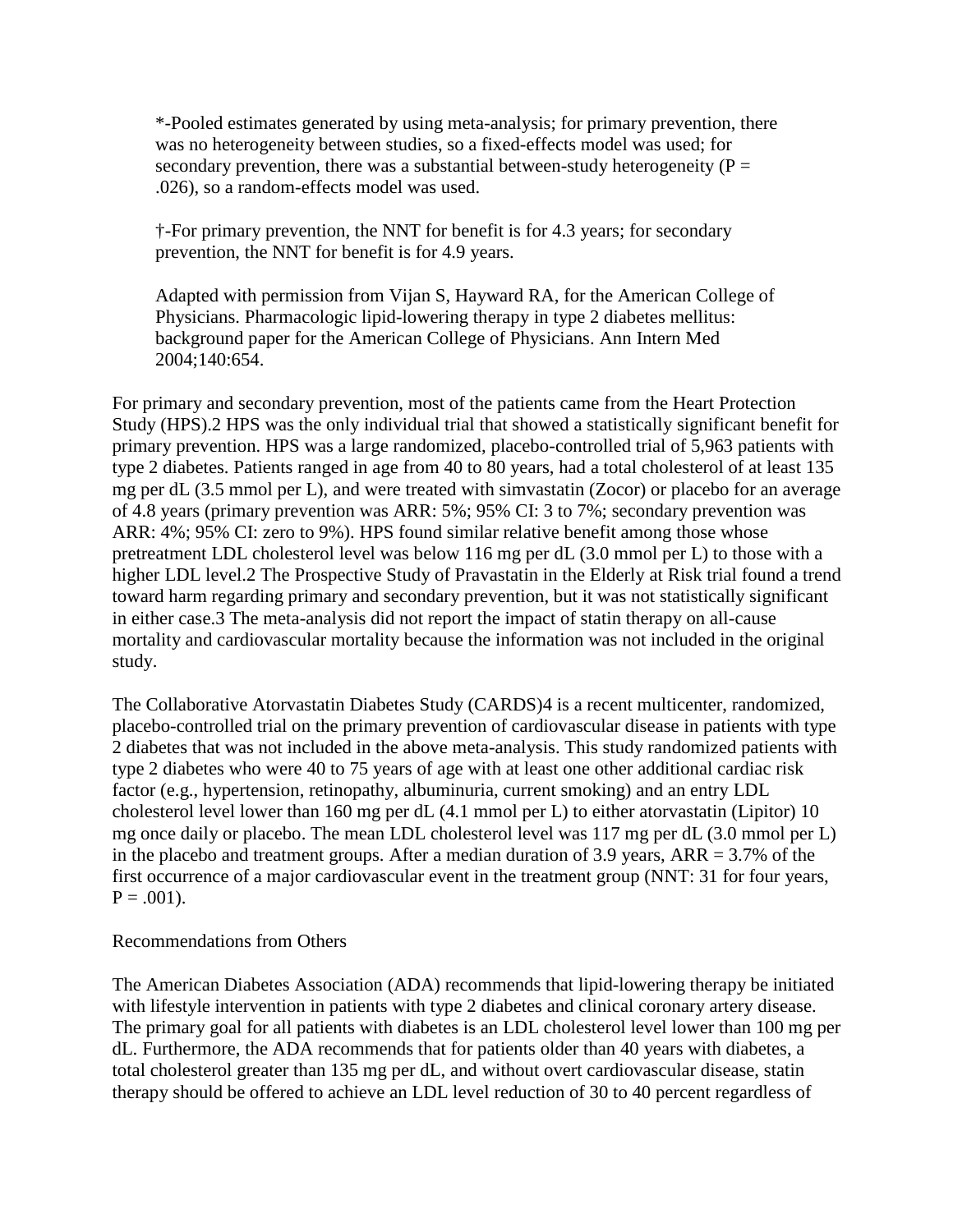baseline LDL levels. For patients younger than 40 years without overt cardiovascular disease but with additional cardiac risk factors, the addition of pharmacologic therapy to ongoing lifestyle modification to reach a target goal of an LDL cholesterol level lower than 100 mg per dL is recommended.5

A recent evidence-based guideline6 from the American College of Physicians recommends that lipid-lowering therapy should be used for all patients with type 2 diabetes and known coronary artery disease. It also recommends that statins should be used for primary prevention against macrovascular complications in all patients with type 2 diabetes and other cardiovascular risk factors.

The National Cholesterol Education Project (NCEP) Adult Treatment Panel III guideline7 recommends that patients with diabetes and cardiovascular disease should initiate statin therapy regardless of baseline LDL cholesterol levels. For patients in this high-risk group, statins are a therapeutic option to achieve a low LDL cholesterol level (i.e., lower than 70 mg per dL [1.8 mmol per L]).7 This recommendation is endorsed by the ADA.7 However, for patients with diabetes who have no known cardiovascular disease and an LDL cholesterol level lower than 116 mg per dL, NCEP recommends that initiation of a lipid-lowering medication should be an option based on the clinical judgment of the physician.7

# Clinical Commentary

Evidence from recent clinical trials has given physicians a new opportunity to reduce cardiovascular morbidity and mortality in patients with type 2 diabetes. For patients with type 2 diabetes, there is compelling evidence for aggressive lipid lowering in addition to tight blood pressure and glycemic control with statin therapy. A recent cost-effectiveness study based on a cardiovascular disease life-expectancy model with the assumed benefit of statin therapy from the Scandinavian Simvastatin Survival Study8 suggests that among men and women with diabetes but no cardiovascular disease, lipid therapy with a statin is likely to be as cost-effective as treating individuals with cardiovascular disease who do not have diabetes. The study estimated the cost ranges from \$5,063 to \$23,792 per year of life saved.9 Although more evidence is needed to support a universal recommendation of statin therapy for all patients with type 2 diabetes and without clinical cardiovascular disease, it is clear that most patients with diabetes probably benefit to some extent from lipid-lowering therapy.

# VINCENT LO, M.D.

Clinical Assistant Professor State University of New York Upstate Medical University Syracuse, New York

John Noviasky, Pharm.D.

Clinical Pharmacy Coordinator St. Elizabeth Medical Center Utica, New York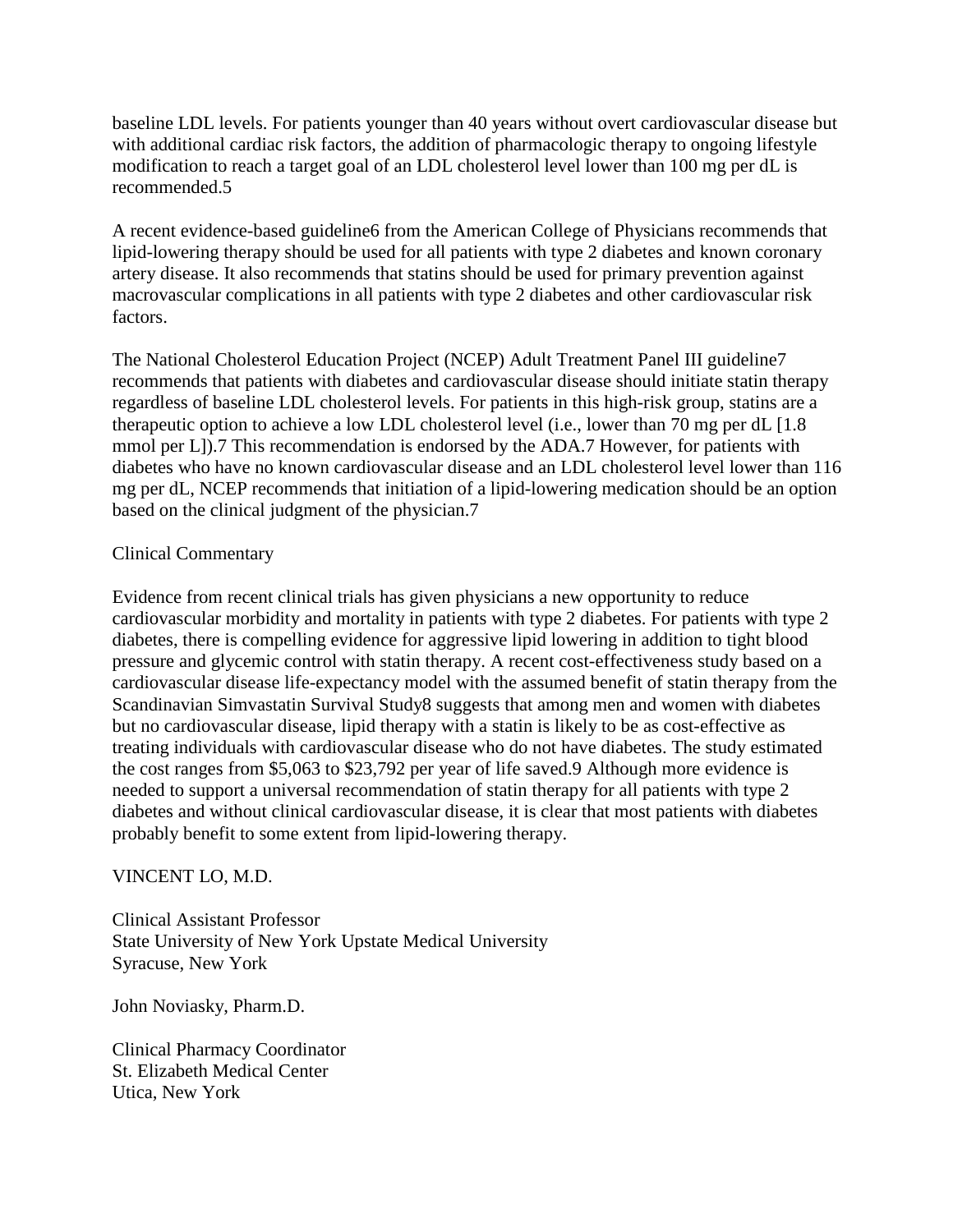# JOAN NASHELSKY, M.L.S.

Managing Editor and Librarian Coordinator Family Practice Inquiries Network Iowa City, Iowa

## REFERENCES

1. Vijan S, Hayward RA. Pharmacologic lipid-lowering therapy in type 2 diabetes mellitus: background paper for the American College of Physicians. Ann Intern Med 2004;140:650-8.

2. Collins R, Armitage J, Parish S, Sleigh P, Peto R. MRC/BHF Heart Protection Study of cholesterol-lowering with simvastatin in 5963 people with diabetes: a randomised placebocontrolled trial. Lancet 2003;361:2005-16.

3. Shepherd J, Blauw GJ, Murphy MB, Bollen EL, Buckley BM, Cobbe SM, et al. PROspective Study of Pravastatin in the Elderly at Risk. Pravastatin in elderly individuals at risk of vascular disease (PROSPER): a randomized controlled trial. Lancet 2002;360:1623-30.

4. Colhoun HM, Betteridge DJ, Durrington PN, Hitman GA, Neil HA, Livingston SJ, et al. Primary prevention of cardiovascular disease with atorvastatin in type 2 diabetes in the Collaborative Atorvastatin Diabetes Study (CARDS): multicentre randomized placebocontrolled trial. Lancet 2004;364:685-96.

5. American Diabetes Association. Standards of medical care in diabetes. Diabetes Care 2004;(27 suppl 1):S15-S16.

6. Snow V, Aronson MD, Hornbake ER, Mottur-Pilson C, Weiss KB. Lipid control in the management of type 2 diabetes mellitus: a clinical practice guideline from the American College of Physicians. Ann Intern Med 2004;140:644-9.

7. Grundy SM, Cleeman JI, Merz CN, Brewer HB Jr, Clark LT, Hunninghake DB, et al. Implications of recent clinical trials for the National Cholesterol Education Program Adult Treatment Panel III guidelines [published correction appears in Circulation 2004;110:763]. Circulation 2004;110:227-39.

8. Randomised trial of cholesterol lowering in 4444 patients with coronary heart disease: the Scandinavian Simvastatin Survival Study (4S). Lancet 1994;344:1383-9.

9. Grover SA, Coupal L, Zowall H, Alexander CM, Weiss TW, Gomes DR. How cost-effective is the treatment of dyslipidemia in patients with diabetes but without cardiovascular disease? Diabetes Care 2001;24:45-50.

Author disclosure: Nothing to disclose.